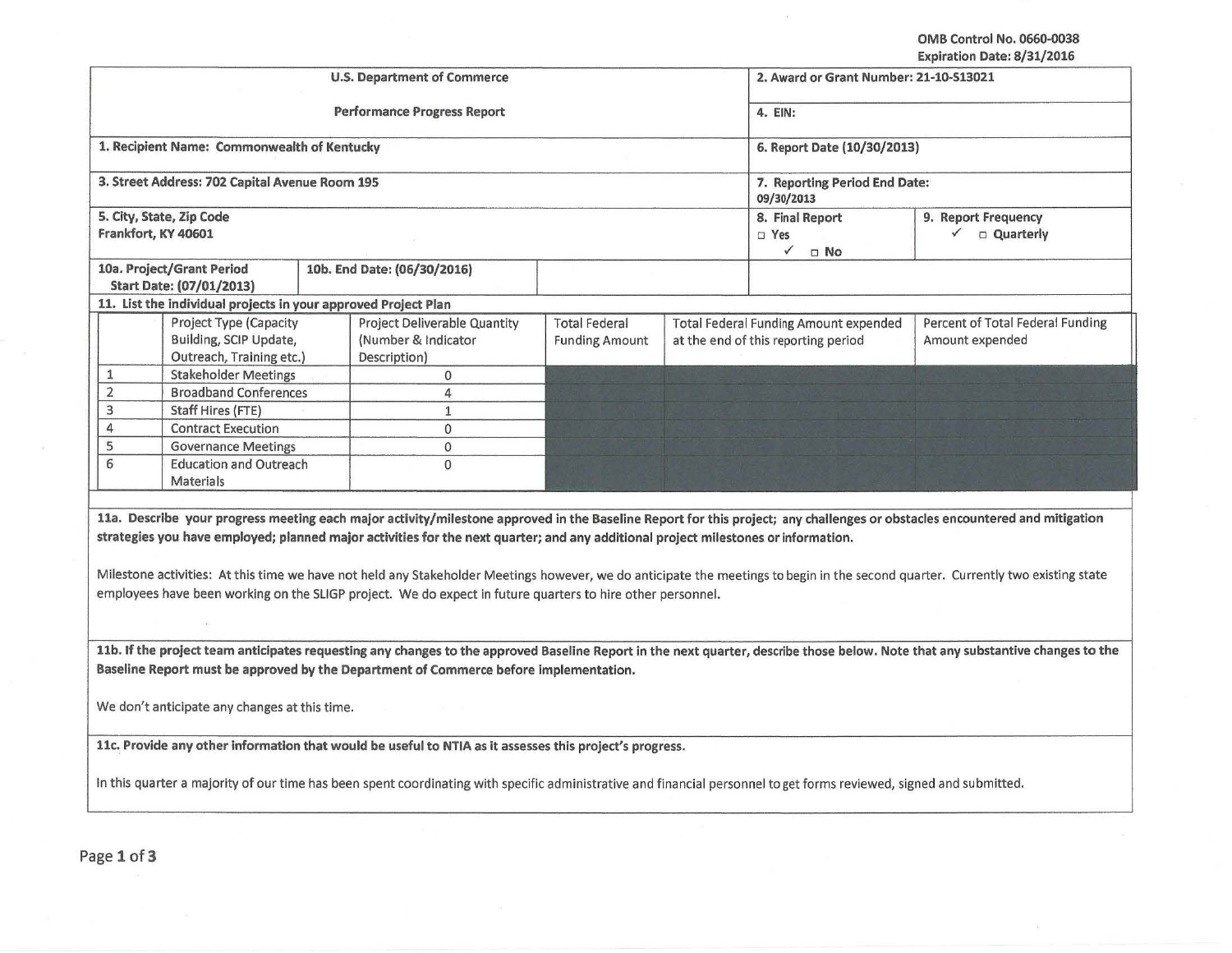lld. Describe any success stories or best practices you have identified. Please be as specific as possible.

## 12. Personnel

12a. If the project Is not fully staffed, describe how any lack of staffing may impact the project's time line and when the project will be fully staffed.

The project is not fully staffed at this time however; we do expect to hire other personnel.

## 12b. Staffing Table

| Job Title           | FTE % | <b>Project(s) Assigned</b>             | Change                |
|---------------------|-------|----------------------------------------|-----------------------|
| SWIC                | 50%   | Provide oversight of the SLIGP project | Started work on SLIGP |
| <b>Staff Member</b> | 50%   | Provide administrstive support         | Started work on SLIGP |

Add Row Remove Row

## 13. Subcontracts (Vendors and/or Subrecipients)

13a. Subcontracts Table -Include all subcontractors. The totals from this table must equal the "Subcontracts Total" in Question 14f.

| Name                      | <b>Subcontract Purpose</b> | Type<br>(Vendor/Subrec.) | RFP/RFQ<br>Issued<br>(Y/N) | Contract<br>Executed<br>(Y/N) | Start<br>Date | End<br>Date | <b>Total Federal</b><br><b>Funds Allocated</b> | <b>Total Matching</b><br><b>Funds Allocated</b> | Project and % Assigned |
|---------------------------|----------------------------|--------------------------|----------------------------|-------------------------------|---------------|-------------|------------------------------------------------|-------------------------------------------------|------------------------|
| Website<br>Development    |                            | Vendor                   | N                          | N                             |               |             | \$225,000                                      |                                                 |                        |
| Data<br>Collection        |                            | Vendor                   | N                          | Ν                             |               |             | \$500,000                                      |                                                 |                        |
| Contractor/<br>Consultant |                            | Vendor                   | N                          | N                             |               |             | \$543,750                                      |                                                 |                        |

| Add Row | Remove Row |
|---------|------------|

13b. Describe any challenges encountered with vendors and/or subrecipients.

Currently we are working with our finance department to develop an RFP and contract for our outreach program.

Page 2 of 3